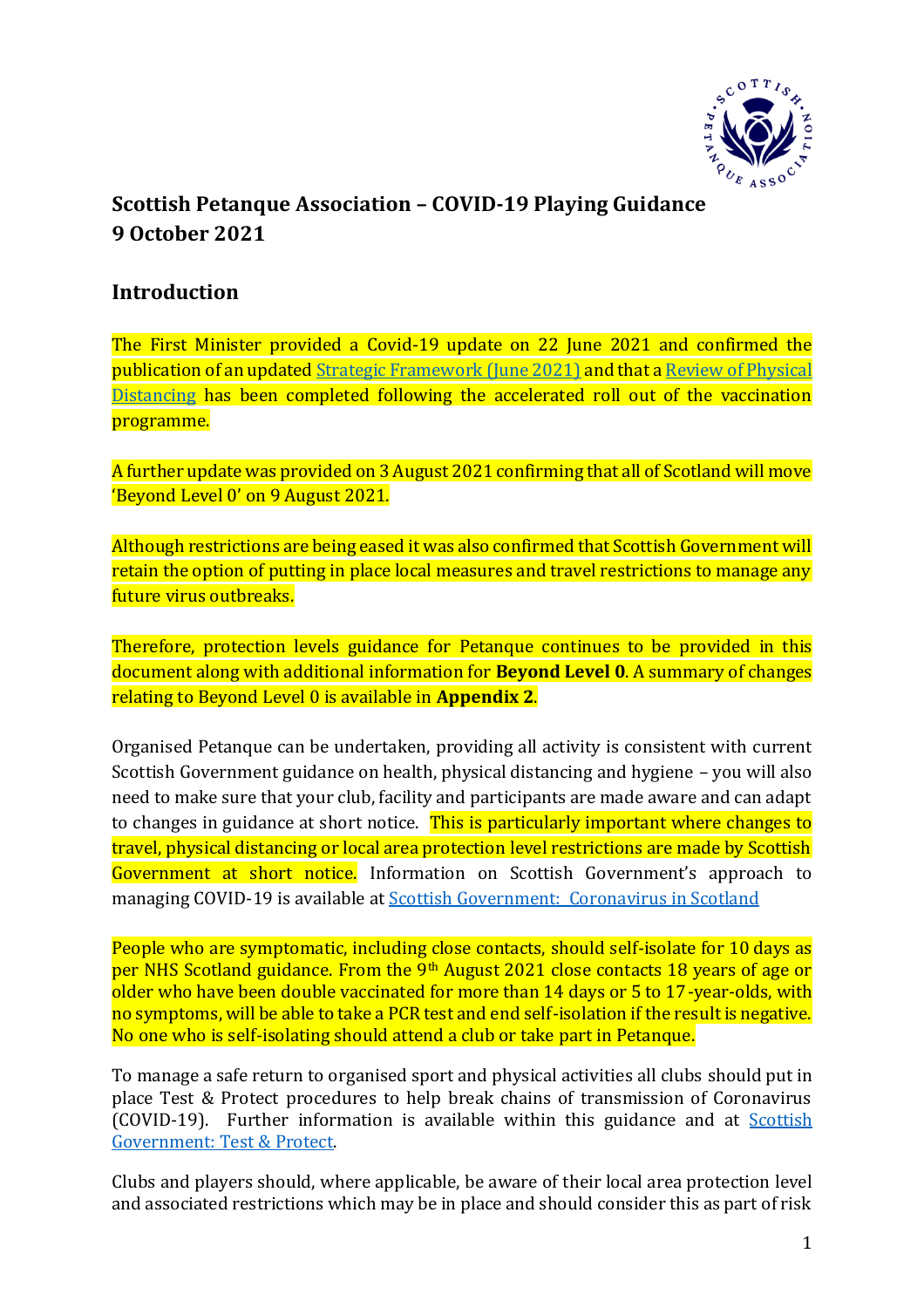assessment planning. Broad guidance for sporting activity which should be followed within each Level is set out in **Table A** below.

More detailed information relating to **Level 4** restrictions and exemptions applicable for sport and physical activity is available at **Appendix 1**.

Further information on protection levels that apply in each local authority area are available at [Coronavirus \(COVID-19\): allocation of protection levels.](https://www.gov.scot/publications/coronavirus-covid-19-protection-levels/) A local post code checker is also available at [COVID restrictions by protection level in areas of Scotland.](http://www.gov.scot/check-local-covid-level/)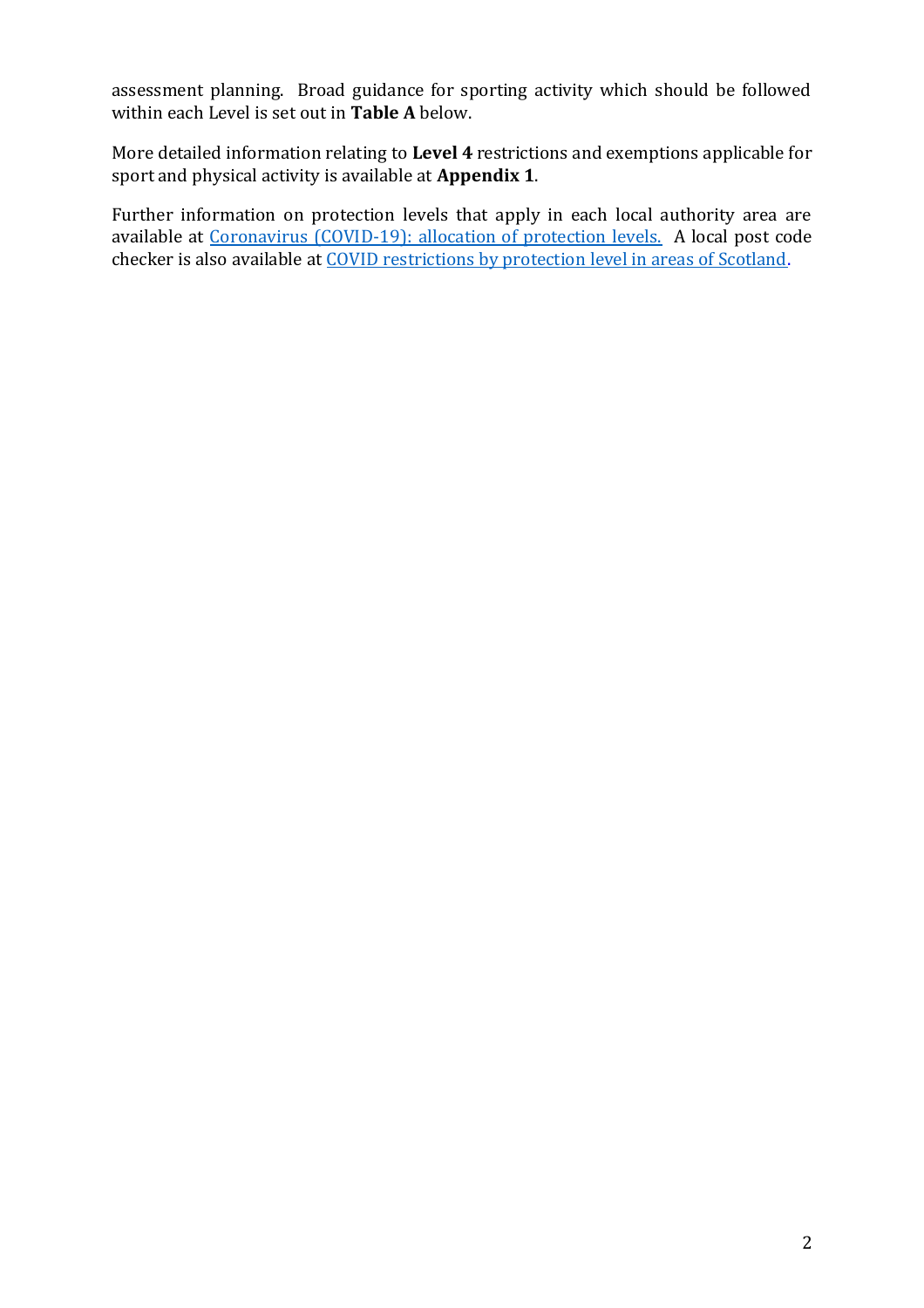### **TABLE A – Protection Levels**

|                                                    | <b>Beyond</b><br>Level 0                                                                                                                                                                                                                                                                                                                                        | Level 0                           | <b>Level 1</b> | Level 2 | Level 3 | Level 4 |  |  |
|----------------------------------------------------|-----------------------------------------------------------------------------------------------------------------------------------------------------------------------------------------------------------------------------------------------------------------------------------------------------------------------------------------------------------------|-----------------------------------|----------------|---------|---------|---------|--|--|
| <b>Organised</b><br>practice, club<br>sessions and | For Beyond Level 0, there are no field of play bubble restrictions. Clubs are not required<br>to hold a SPA Competition Licence to organise competitions Beyond Level 0.                                                                                                                                                                                        | Local play/<br>competitions only. |                |         |         |         |  |  |
| competitions                                       | For Levels 0 to 4, an outdoor sporting 'field of play bubble' can operate for organised<br>Under 12s: Maximum 30<br>Petanque with maximum numbers noted below. *At levels 0-2 these figures exclude<br>including coaches<br>coaches, officials and other support volunteers. Only clubs that hold a SPA Competition                                             |                                   |                |         |         |         |  |  |
|                                                    | Licence may organise competitions in Level 0 to 4 areas.<br>Over 12s/Adults: Maximum<br>15 including coaches<br>The maximum bubble sizes are:                                                                                                                                                                                                                   |                                   |                |         |         |         |  |  |
|                                                    | N/A                                                                                                                                                                                                                                                                                                                                                             | $500*$                            | $100*$         | $50*$   | 30      |         |  |  |
| <b>Coaching</b>                                    | General guidance is available within this document for coaches. In addition Getting Coaches Ready for Sport provides a 4-<br>stage approach/checklist to further support coaches to plan and deliver safe sessions.<br>Coaches may take multiple sessions per day, however the numbers allowed in each session will depend on the protection<br>Level in place: |                                   |                |         |         |         |  |  |
| <b>Travel</b>                                      | The local protection Level in place will dictate the number of participants in any one session as detailed above.<br>For further information please refer to the travel guidance for players within this document.                                                                                                                                              |                                   |                |         |         |         |  |  |
| <b>Hospitality</b>                                 | Clubhouses and sports facilities, which provide catering and bar services, can operate providing they adhere to Scottish<br>Government guidance appropriate to the protection Level in which they are operating. Further information is available at<br>Coronavirus (COVID-19): tourism and hospitality sector guidance                                         |                                   |                |         |         |         |  |  |
| <b>Changing and</b><br>shower rooms                | Where changing rooms and showering facilities are to be used specific guidance relating to<br>Indoor facilities / changing<br>us of 'Changing and Showers' is available at Getting Your Facilities Fit for Sport. This is<br>rooms closed<br>applicable at all levels where facilities remain open.                                                             |                                   |                |         |         |         |  |  |
| <b>Meetings</b>                                    | Meetings should not take place face-to-face                                                                                                                                                                                                                                                                                                                     |                                   |                |         |         |         |  |  |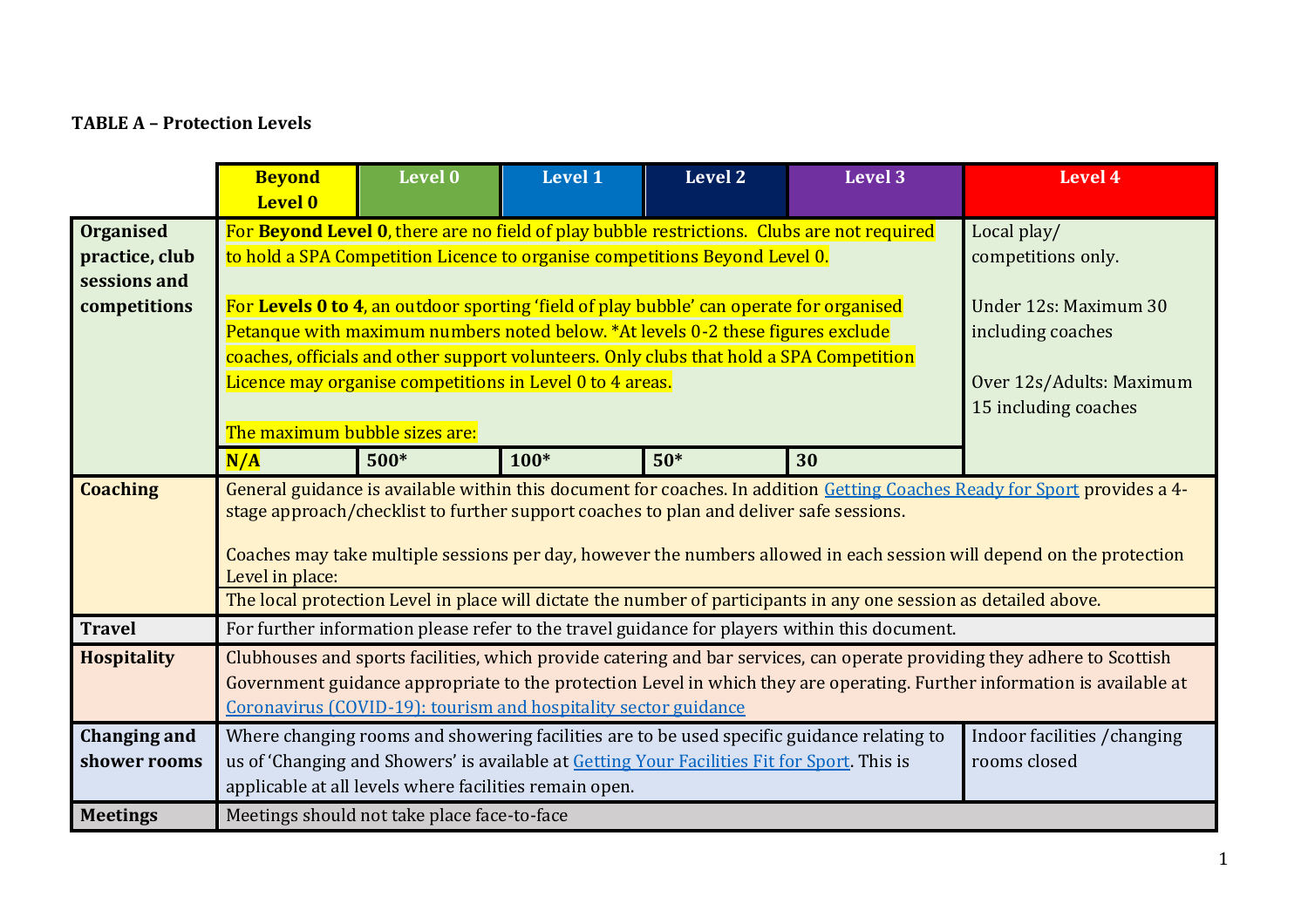## **CLUB AND PARTICIPATION GUIDANCE**

- 1. It is the responsibility of each club committee to appoint a responsible person/s, referred to as the [COVID officer,](http://www.sportscotland.org.uk/media/5950/sportscotland-covid-officer.pdf) to act as the point of contact on all things related to COVID-19. An [e-learning module for COVID officers](https://rise.articulate.com/share/LlEWUj-o23H_4gC1AF002jdxdrCucQC0#/) is available to support those undertaking the role.
- 2. The COVID officer **must** ensure that full risk assessments, processes and mitigating actions are in place before any sport or leisure activity takes place. Specific consideration should be given to the needs of those who are at greater risk including some older adults or those with disabilities.
- 3. Clubs may wish to appoint a Return to Sport Coordinator to support participants as they return to the club. Full details on the Return to Sport Coordinator role can be found in **sport**scotland's support section for preparing your organisation as COVID-19 restrictions ease: [https://sportscotland.org.uk/covid-19/support-for-clubs-and](https://sportscotland.org.uk/covid-19/support-for-clubs-and-community-sport-organisations/preparing-your-organisation-as-coronavirus-covid-19-restrictions-ease/)[community-sport-organisations/preparing-your-organisation-as-coronavirus](https://sportscotland.org.uk/covid-19/support-for-clubs-and-community-sport-organisations/preparing-your-organisation-as-coronavirus-covid-19-restrictions-ease/)[covid-19-restrictions-ease/](https://sportscotland.org.uk/covid-19/support-for-clubs-and-community-sport-organisations/preparing-your-organisation-as-coronavirus-covid-19-restrictions-ease/)
- 4. Clubs should check with their insurance company that correct and full insurance cover is in place and valid before any activity takes place.
- 5. Clubs should only re-open facilities when it is safe to do so, in accordance with Scottish Government guidance.
- 6. Clubs must ensure that members are made aware of the requirement to adhere to this guidance prior to any Petanque activity being undertaken at the venue and reserve the right to intervene where there are any clear and visible breaches of this guidance by members. Where such breaches take place clubs should notify the nominated COVID Officer overseeing the activity and they should in turn take appropriate action to mitigate future risk and protect participants and the wider public.
- 7. All clubs must undertake a risk assessment to determine if the guidance can be implemented in full. The safety of players and members is our primary focus. Clubs are advised to take a cautious approach and remain closed unless all aspects of the guidance can be followed.
	- 7.1. All clubs must have an up-to-date risk assessment before allowing players to return or before introducing any new easing of restrictions. We recommend using the **sport**scotland templates:

Sample risk assessment: [https://sportscotland.org.uk/media/5868/risk](https://sportscotland.org.uk/media/5868/risk-assessment-example.pdf)[assessment-example.pdf](https://sportscotland.org.uk/media/5868/risk-assessment-example.pdf)

Blank template – Word: [https://sportscotland.org.uk/media/5765/risk](https://sportscotland.org.uk/media/5765/risk-assessment-template-blank.docx)[assessment-template-blank.docx](https://sportscotland.org.uk/media/5765/risk-assessment-template-blank.docx)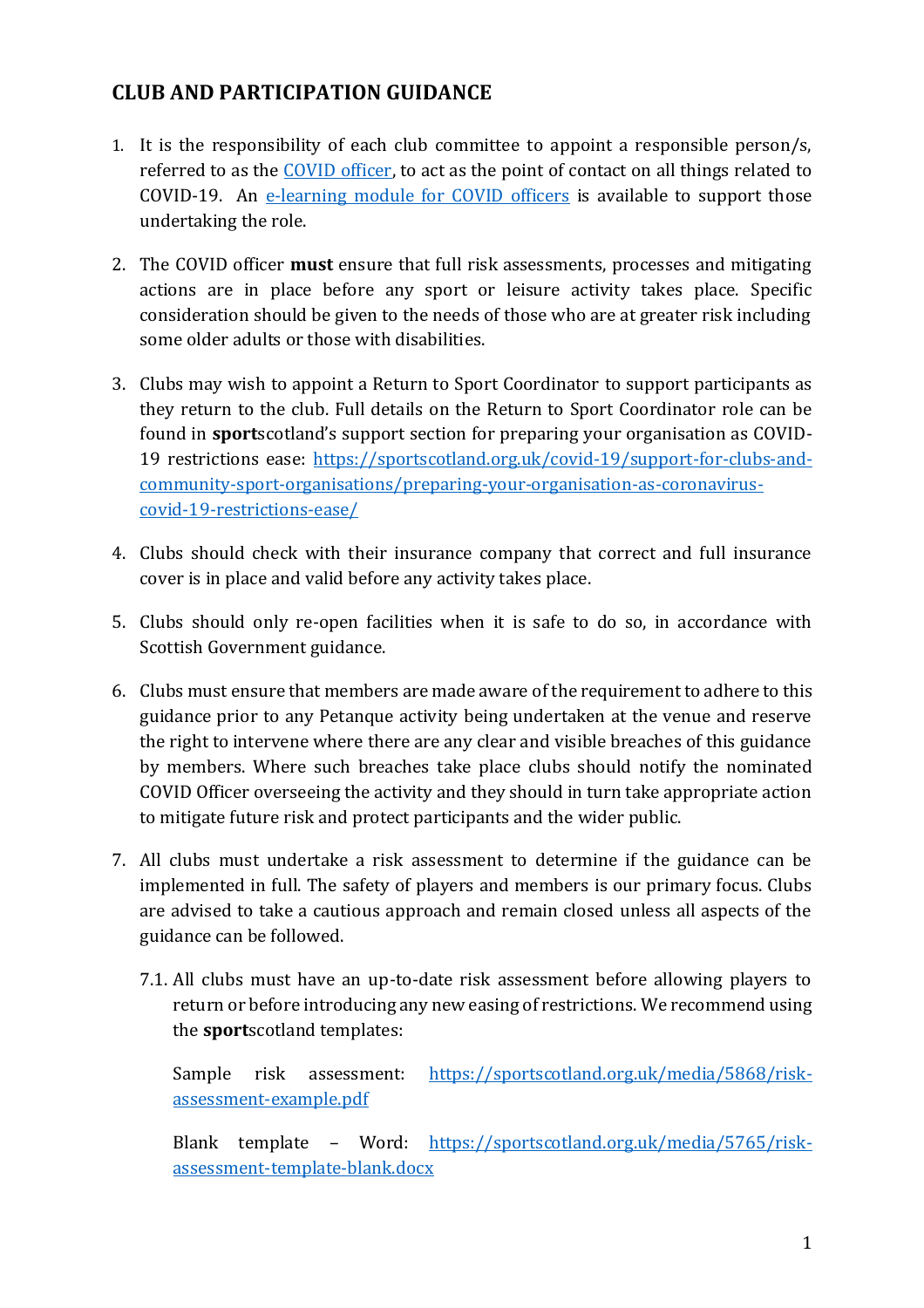Blank template – Excel: [https://sportscotland.org.uk/media/5766/risk](https://sportscotland.org.uk/media/5766/risk-assessment-template-blank.xlsx)[assessment-template-blank.xlsx](https://sportscotland.org.uk/media/5766/risk-assessment-template-blank.xlsx)

- 8. Clubs should inform their members when the facility is available for play and procedures for arranging to use the terrain.
- 9. Clubs must make arrangements for players to book lanes for games in advance and retain records of all attendees. To manage a safe return to sport and leisure activities it is a **mandatory requirement** that all clubs, facility operators and deliverers put in place Test & Protect procedures to help break chains of transmission of Coronavirus (COVID-19). Further information is available at: <https://www.gov.scot/publications/coronavirus-covid-19-test-and-protect/>

### **Travel Guidance**

- 10. Travel guidance outlined by the Scottish Government should always be followed. Further information on what travel is permitted is available at [Coronavirus \(COVID-](https://www.gov.scot/publications/coronavirus-covid-19-guidance-on-travel-and-transport/)[19\): guidance on travel and transport.](https://www.gov.scot/publications/coronavirus-covid-19-guidance-on-travel-and-transport/)
- 11. Information for each local government area, including their level is available at [Coronavirus \(COVID-19\): local protection levels](https://www.gov.scot/publications/coronavirus-covid-19-protection-levels/) including a post code checker.
- 12. You should avoid car sharing with anyone from another household unless you deem it to be necessary. If individuals or groups do car share then they should follow [Transport Scotland: advice on how to travel safely.](http://www.transport.gov.scot/coronavirus-covid-19/transport-transition-plan/advice-on-how-to-travel-safely/#section-63888) and put in place appropriate risk assessment and mitigations.
- 13. Participation:
	- 13.1. Participants can take part in organised Petanque as detailed in Table A. Organised Petanque activity is subject to exemption from household rules as detailed in this guidance.
	- 13.2. When a participant travels out with their home local government area they should follow the travel guidance detailed below. No domestic travel restrictions apply to local areas Beyond Level 0.
- 14. Children & Young People (17 years or under)
	- 14.1. Participants aged **17 years or under** can travel to and from Level 0, 1, 2 and 3 areas to take part in organised Petanque, training and competition.
	- 14.2. Children and young people can also travel to and from a Level 4 area, if for example, they belong to a club which is outside their own local government area. This flexibility is to allow children and young people to take part in organised Petanque, but they should travel no further than they need to. If children who have travelled from a Level 4 area are attending organised Petanque in a Level 3 area or below, Level 4 guidance must apply to the whole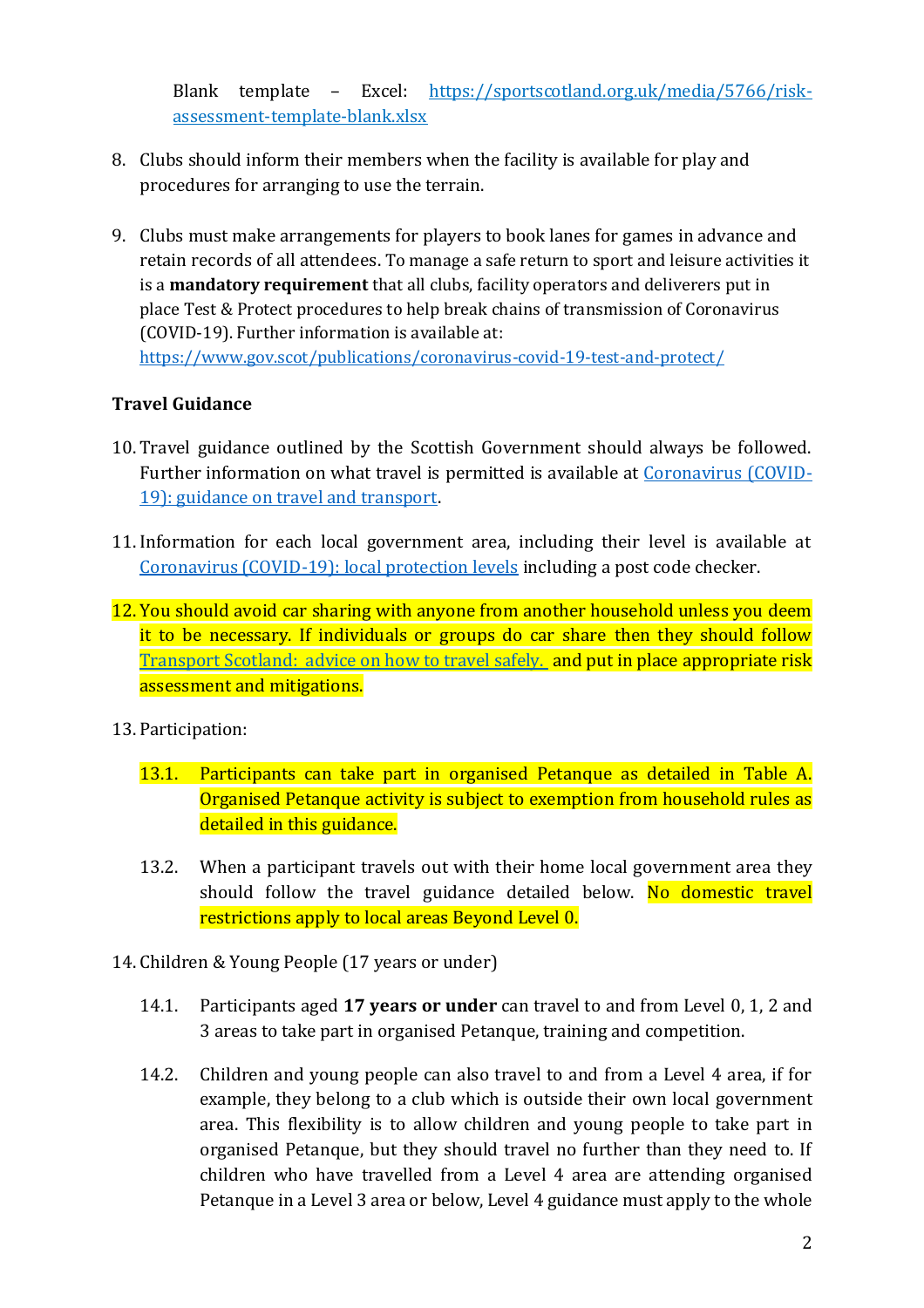activity – for example for activities involving anyone age 12 or over, it must be limited to a maximum of 15 participants.

- 14.3. Children and young people living in a Level 3 or 4 area can also travel out with their local government area to take part in informal exercise such as walking, running or cycling. Such activity should follow Scottish Government local [protection levels](https://www.gov.scot/publications/coronavirus-covid-19-stay-at-home-guidance/) guidance.
- 15. Adults (18 years or over)
	- 15.1. Participants aged 18 years or over can travel to and from a Level 0, 1 and 2 area to take part in organised Petanque, training and competition. However, to help supress the spread of the virus, it is advised that people should not use facilities or take part in activities that are not allowed in their home local area protection level. They should not travel to a Level 3 or 4 area to take part in organised Petanque.
	- 15.2. Adults living in a Level 3 or 4 area should only travel locally (within their local government area) to take part in organised Petanque as outlined in Table A.
	- 15.3. Adults living in a Level 3 or Level 4 area can also travel up to 5 miles out with their local government area to take part in informal exercise such as walking, cycling, golf or running. Such activity should follow **Scottish Government local** [protection levels](https://www.gov.scot/publications/coronavirus-covid-19-stay-at-home-guidance/) guidance.

#### **TABLE B: Travel summary – organised Petanque**

| <b>Age Group</b> | Level 0 | <b>Level 1</b> | Level 2 | Level 3              | Level 4              |
|------------------|---------|----------------|---------|----------------------|----------------------|
| U18s             |         |                |         |                      |                      |
| $18 + (Adu$ lts) |         |                |         | Local Travel<br>Only | Local Travel<br>Only |

### **Permitted Activity and Formats**

- 16. Clubs may open their terrain if documented risk assessments are undertaken and all appropriate measures are put in place to ensure the safety of participants and volunteers and where activity is undertaken in line with guidance for the appropriate protection level. Please also refer to guidance produced by **sport**scotland at[: Getting](http://www.sportscotland.org.uk/covid-19/getting-your-facilities-fit-for-sport/)  [Your Facilities Fit for Sport.](http://www.sportscotland.org.uk/covid-19/getting-your-facilities-fit-for-sport/)
- 17. Information relating to outdoor sport and physical activity that can be undertaken by protection level and age group is available in Table A.
- 18. Further information outlining Level 4 restrictions and exemptions is provided in Appendix 1.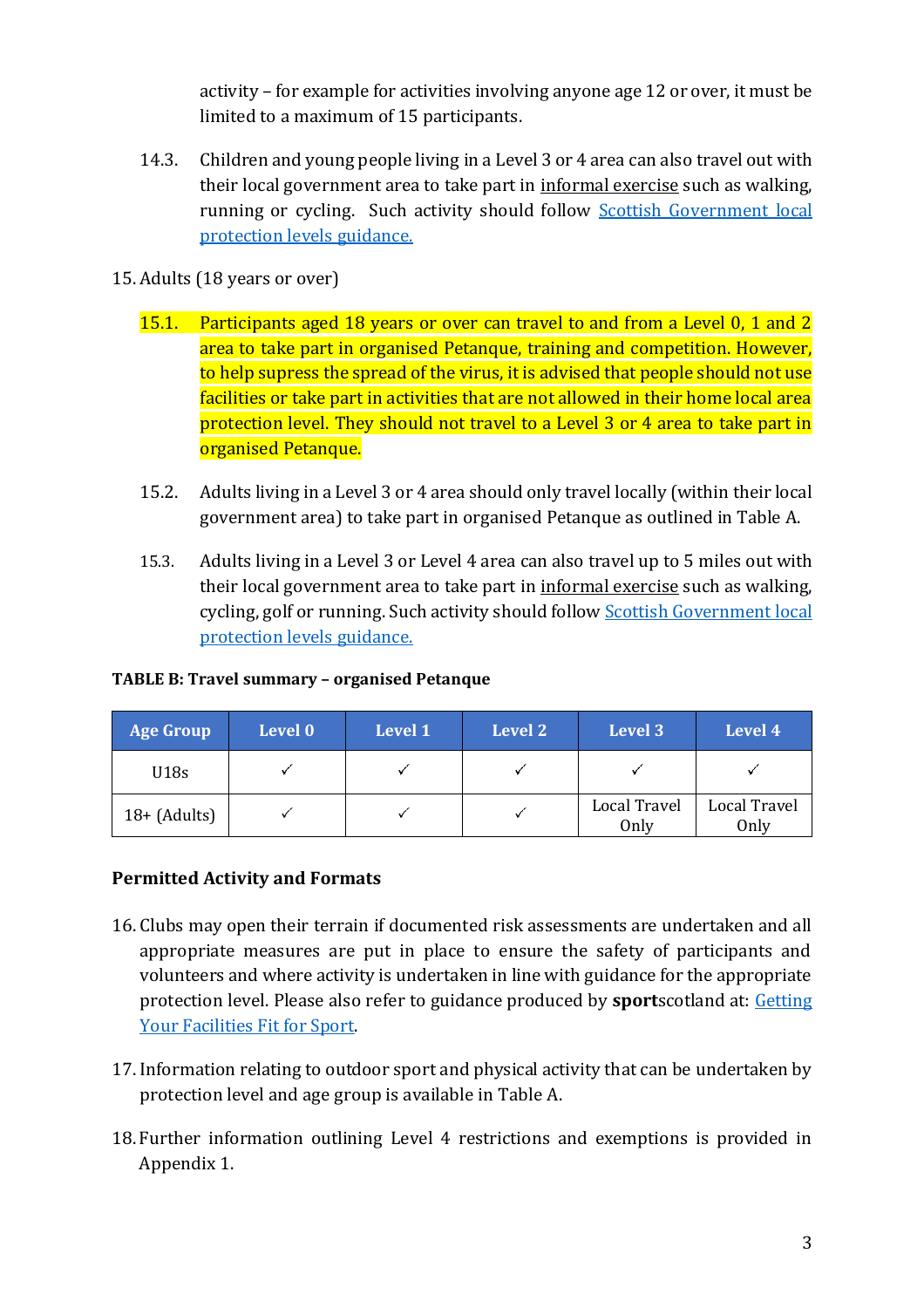19.A 'field of play bubble' can be used for organised training, competition or participation events up to the limits noted below. Coaches, officials and other support volunteers are not included in Level 0 to 2 bubble numbers but are included at Level 3. Support volunteer numbers should be limited to those that are required to ensure a safe, well run activity:

Level 3 – Bubbles of up to 30 Level 2 – Bubbles of up to 50 Level 1 – Bubbles of up to 100 Level 0 – Bubbles of up to 500 Beyond Level 0 – No bubble restrictions

- 20. Where a person requires the support of a carer to participate, the carer will not be counted in the bubble total. In such circumstances the Covid Officer should risk assess and where required take additional precautions to minimise risk. For instance, the cares may wear, if appropriate, personal protective equipment (PPE) such as face masks during the activity.
- 21. Organisers should note that the situation around COVID-19 is fluid and activities may need to be cancelled at short notice should there be a change in local or national restrictions. In such circumstance's plans should be in place to notify participants of event cancellation and to ensure they do not attend the venue.
- 22. For Levels 0 to 4 only, clubs seeking to host competitions, i.e. internal club competitions, inter-club matches/friendlies, league matches or open competitions must obtain a competition licence from the SPA in advance:
	- Clubs must submit an SPA competition licence application form, a competition risk assessment along with a terrain plan to receive authorisation and a competition licence.
	- Once authorised, the club will receive a competition licence detailing the formats they can host, i.e. singles, doubles and triples, and the maximum number of players for each format based on their terrain plan.
- 23. For Levels 0 to 4 only, organisers should ensure that all promotional materials and notices of an open competition clearly indicate that the event has an SPA competition licence.

24. There is no requirement for a SPA Competition Licence Beyond Level 0.

- 25.At least one COVID Officer should be present at each competition to ensure players are aware of protocols and their responsibilities.
- 26. No spectating should take place other than where a parent or carer is supervising a child or vulnerable adult.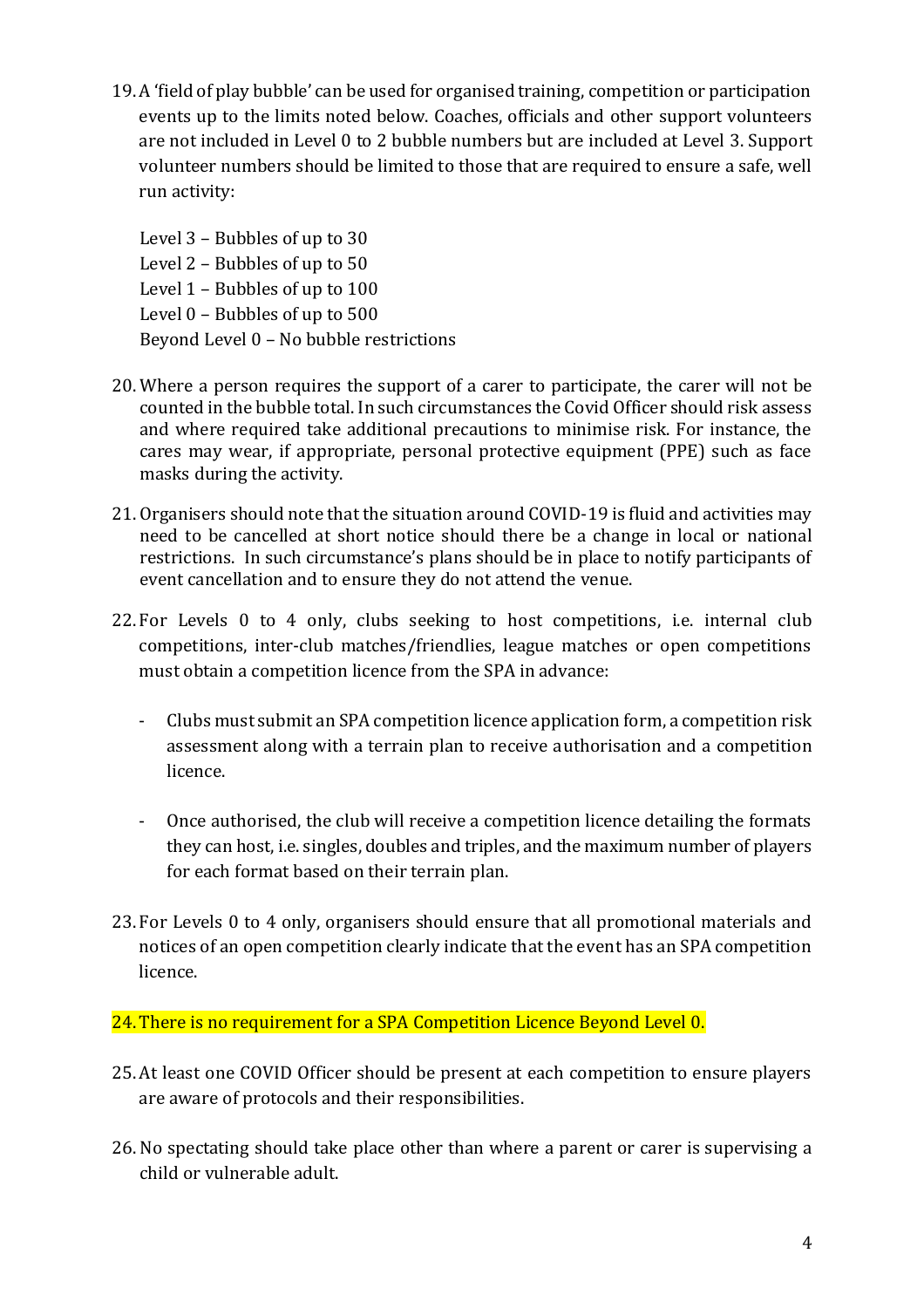- 27. It is recognised that it may not always be possible to prevent people from spectating at a competition in public spaces. In such circumstances, organisers are required to consider mitigating measures as part of their risk assessment, with an emphasis on discouraging, where possible, informal spectating. Any such measures should be clearly communicated by the organiser prior to the competition or event which may include, amongst other things, the displaying of notices around the venue to remind the public to follow Scottish Government guidance. To be clear, where informal spectating does take place, organisers are not expected to enforce government guidance on members of the public in places not in their control.
- 28. No formal presentations ceremonies should take place during or after any activity or competition.
- 29. Clubs should mark the terrain into lanes with a minimum width of 3m and a minimum length of 12m.
- 30. Clubs should observe the following, regarding which lanes may be used for Singles, Doubles and Triples according to the protection level that applies in their area. Where spare lanes must be maintained between games, clubs and organisers should clearly indicate which lanes are out of use.

| For games<br>involving: | All lanes may be used           | <b>Spare lanes must be</b><br>maintained between games |
|-------------------------|---------------------------------|--------------------------------------------------------|
| <b>Singles</b>          | Levels 3 – 0 and Beyond Level 0 | Level 4 only                                           |
| <b>Doubles</b>          | Levels 2 - 0 and Beyond Level 0 | Levels 4 and 3                                         |
| <b>Triples</b>          | Beyond Level 0 only             | Levels 4 to 0                                          |

- 31. Clubs should advise players on how to enter and exit the terrain and how to access lanes to ensure social distancing rules are maintained at all times where applicable.
- 32. The playing area containing the 'field of play bubble' must be clearly identified and hand sanitisation stations positioned at entry and exit points.
- 33.Where possible, in Levels 0 to 4, physical distancing should still be maintained within the playing area. Beyond Level 0, players are encouraged to 'Give People Space'.

34. Players should exit the playing area immediately after the activity has finished.

- 35.Good hygiene standards should be applied throughout the activity.
- 36.Normal household guidelines must be adhered to before and after the activity in Levels 0 to 4.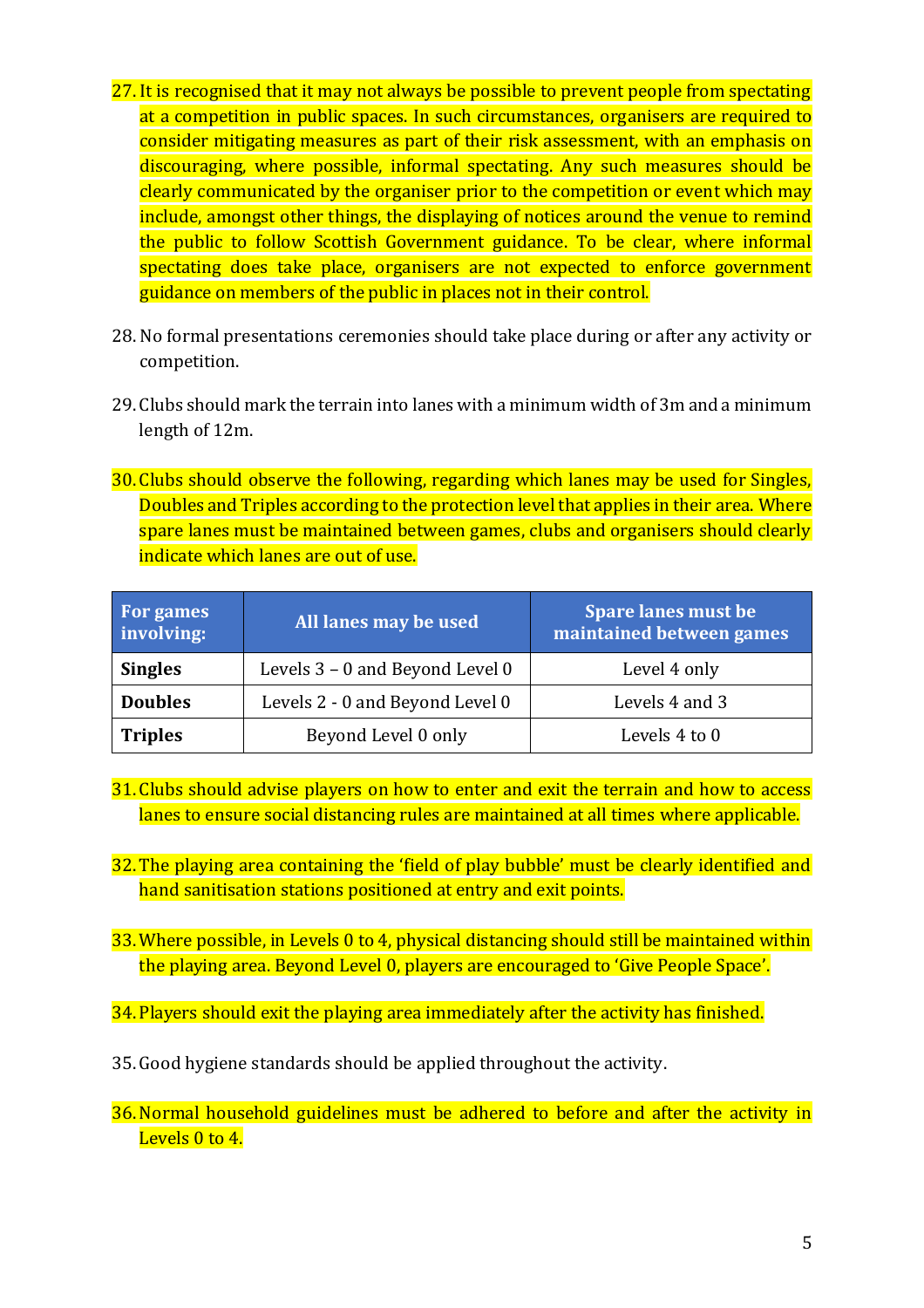### **Safe Play**

- 37. Players must only play if they feel fit and well and can adhere to the guidance put in place by their clubs. Players should not feel under any pressure to play and should be supported to return once they feel ready to and are able to play in line with this guidance.
- 38. Players who have COVID-19 symptoms, or are part of a household where someone has symptoms, must stay at home and self-isolate in line with NHS Scotland guidance.
- 39. Players should follow Scottish Government guidelines on physical distancing where applicable and follow good hygiene: [https://www.hps.scot.nhs.uk/a-to-z-of](https://www.hps.scot.nhs.uk/a-to-z-of-topics/hand-hygiene/)[topics/hand-hygiene/](https://www.hps.scot.nhs.uk/a-to-z-of-topics/hand-hygiene/)
- 40. Players in higher risk groups should follow any medical advice they have been given.
- 41. Players requiring personal support can bring a carer with them.
- 42. Players should check if the club is open and available for play.
- 43. Players must arrange and agree their use of the terrain for games or practice in advance with the club. This includes any player that intends to visit another club.
- 44. Players should make a record of their activities in line with the requirements of the 'Test and Protect' scheme and retain them for at least 4 weeks.
- 45. Players should not consume any food or drink on the terrain.
- 46. Players' personal belongings should be kept separate from others.
- 47. Players must bring their own hand sanitiser and use this throughout play. Hand sanitiser should be at least 60% alcohol based.
- 48. Players should not shake hands or greet other players in a way that would require physical contact to be closer than permitted by Scottish Government guidance.
- 49. Players must only use their own equipment boules, jack, tape measure etc.
- 50. Prefabricated circles should not be used.
- 51.If an invalid jack is thrown, then the placed jack should be the one belonging to the opposing player or team.
- 52. Players should not moisten their hands with saliva, e.g. blowing or licking, before taking a shot.
- 53. Players must wear face coverings, if indoors, before and after activity or when in nonplaying areas of the facility. For example: reception, locker rooms and storage areas.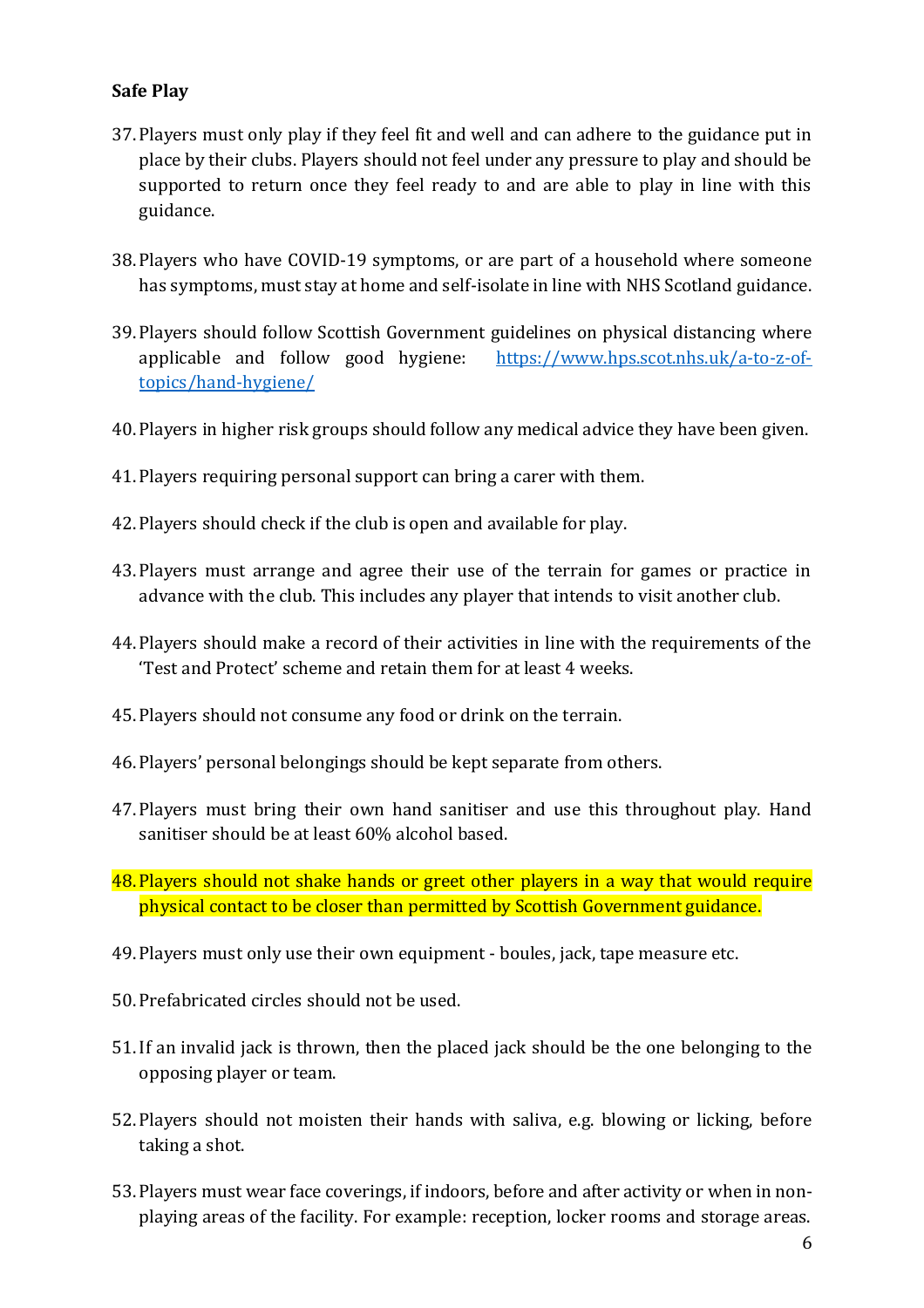This is a **mandatory** requirement except where an exemption applies, or where there is a 'reasonable excuse' not to wear a face covering. For example, if you have a health condition or you are disabled, including hidden disabilities such as autism, dementia or a learning disability. Guidance for using face coverings and exceptions can be found here: [https://www.gov.scot/publications/coronavirus-covid-19-phase-3-staying](https://www.gov.scot/publications/coronavirus-covid-19-phase-3-staying-safe-and-protecting-others/pages/face-coverings/)[safe-and-protecting-others/pages/face-coverings/](https://www.gov.scot/publications/coronavirus-covid-19-phase-3-staying-safe-and-protecting-others/pages/face-coverings/)

- 54. Players should leave the playing area immediately after the conclusion of play.
- 55. Players should ensure they wash their hands and ensure all equipment is cleaned and disinfected after returning home.

## **Coaching**

- 56. The guidance below is to support coaches, leaders, personal trainers, deliverers, and instructors, *herein referred to as coach/es*. In addition, please see [Getting Coaches](http://www.sportscotland.org.uk/covid-19/getting-your-coaches-ready-for-sport/)  [Ready for Sport](http://www.sportscotland.org.uk/covid-19/getting-your-coaches-ready-for-sport/) which provides a 4-stage approach/checklist to help coaches get ready for delivering sport and physical activity. It can be used as it is or amended to reflect the sport or delivery activity.
- 57. Coaches operating within clubs and facilities should liaise with the relevant COVID Officer before undertaking coaching and all sessions must adhere to this guidance.
- 58. Coaches and others supporting organised Petanque should maintain physical distancing throughout.
- 59. Coaches should be aware that local restrictions may be in place for sport and physical activity and this should be considered as part of risk assessment planning and will dictate what activity can be coached, indoors and outdoors and to whom. See Table A for further information about protection levels.
- 60.Scottish Government [travel guidance](https://www.gov.scot/publications/coronavirus-covid-19-guidance-on-travel-and-transport/) provides exemptions for travel into and out of Level 3 and Level 4 local authority areas. This includes 'travel for work, or to provide voluntary or charitable services, but only where that cannot be done from your home'.

Where coaches or officials use the above exemption mitigating actions should be put in place to reduce risk to the coach, official and participants. This should be documented in the risk assessment.

- 61. There are no restrictions to the number of participants in a group training session Beyond Level 0.
- 62. Coaching (Levels 0-3)
	- 62.1. Coaches can run organised outdoor group training sessions in protection Levels 0-3 in line with maximum bubble sizes outlined in Table A.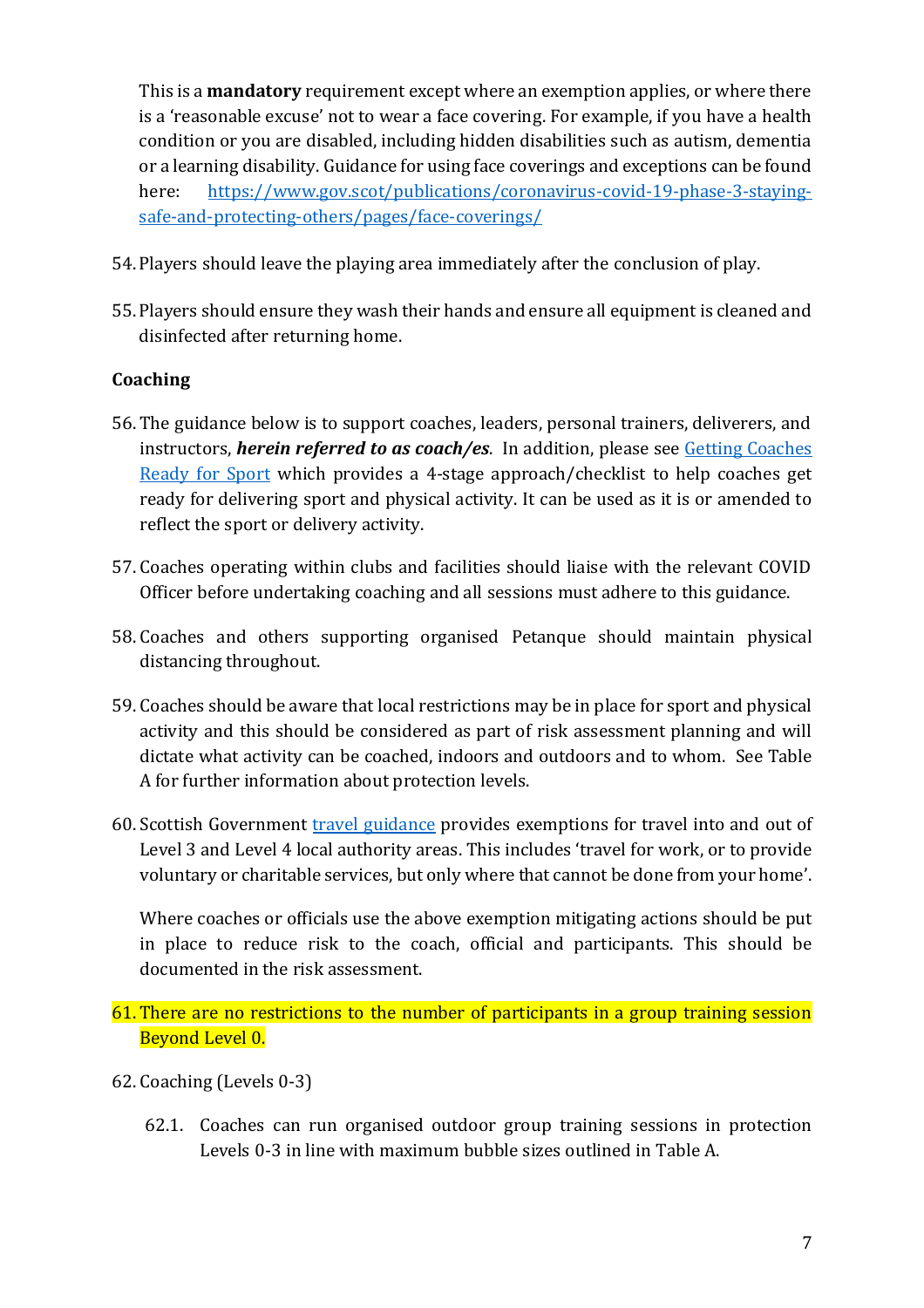### 63. Coaching (Level 4)

- 63.1. Coaches can run organised outdoor training sessions in protection Level 4 for a maximum of 15 people aged 12 years or over (including the coach/es)
- 63.2. Coaches can run organised outdoor training sessions for up to 30 children (including the coach/es) aged under 12 years.

#### 64. At all times coaches should

- 64.1. Plan and risk assess appropriately for the session in advance, be aware of responsibilities, be clear on expectations with participants and build in a review period to reflect on effectiveness and safety of the session.
- 64.2. Ensure signage on guidelines for participating safely and promoting hygiene measures are clearly displayed and up to date.
- 64.3. Check, in advance of delivery, that appropriate insurance policies are in place for all coached activities and that their insurance is valid for the activities they plan to deliver.
- 64.4. Find out about their direct and surrounding delivery environment in advance of the session and contact the club, where relevant, to confirm any changes in processes and procedure.
- 64.5. Consider the needs of participants returning after recovering from Covid-19. Participants should be able to confidentially disclose this, in a similar way to any other personal matter relevant to coached activity, so the coach can make suitable adjustments and allowances to the planned activity for the individual and check that input from a medical professional has been sought where appropriate.
- 64.6. Coaches who are authorised to work with children should familiarise themselves with the additional considerations developed by **Children 1st**: [Child Wellbeing and Protection Considerations.](http://www.sportscotland.org.uk/media/5774/cyp-return-to-sport-after-covid-19.pdf)
- 65. Additional support tools are available for coaches and volunteers at the [Getting](https://sportscotland.org.uk/covid-19/getting-coaches-ready-for-sport/)  [Coaches Ready for Sport](https://sportscotland.org.uk/covid-19/getting-coaches-ready-for-sport/) section of the **sport**scotland website including [mental health](https://sportscotland.info/mentalhealth/#/)  [and wellbeing awareness training .](https://sportscotland.info/mentalhealth/#/)

### **Safeguarding**

- 66. Only coaches that have authorisation from the SPA may work with children.
- 67. Clubs should ensure appropriate ratios of coach/adult to child and follow all related safeguarding advice.
- 68. Health, safety and welfare policies should always be risk assessed and implemented.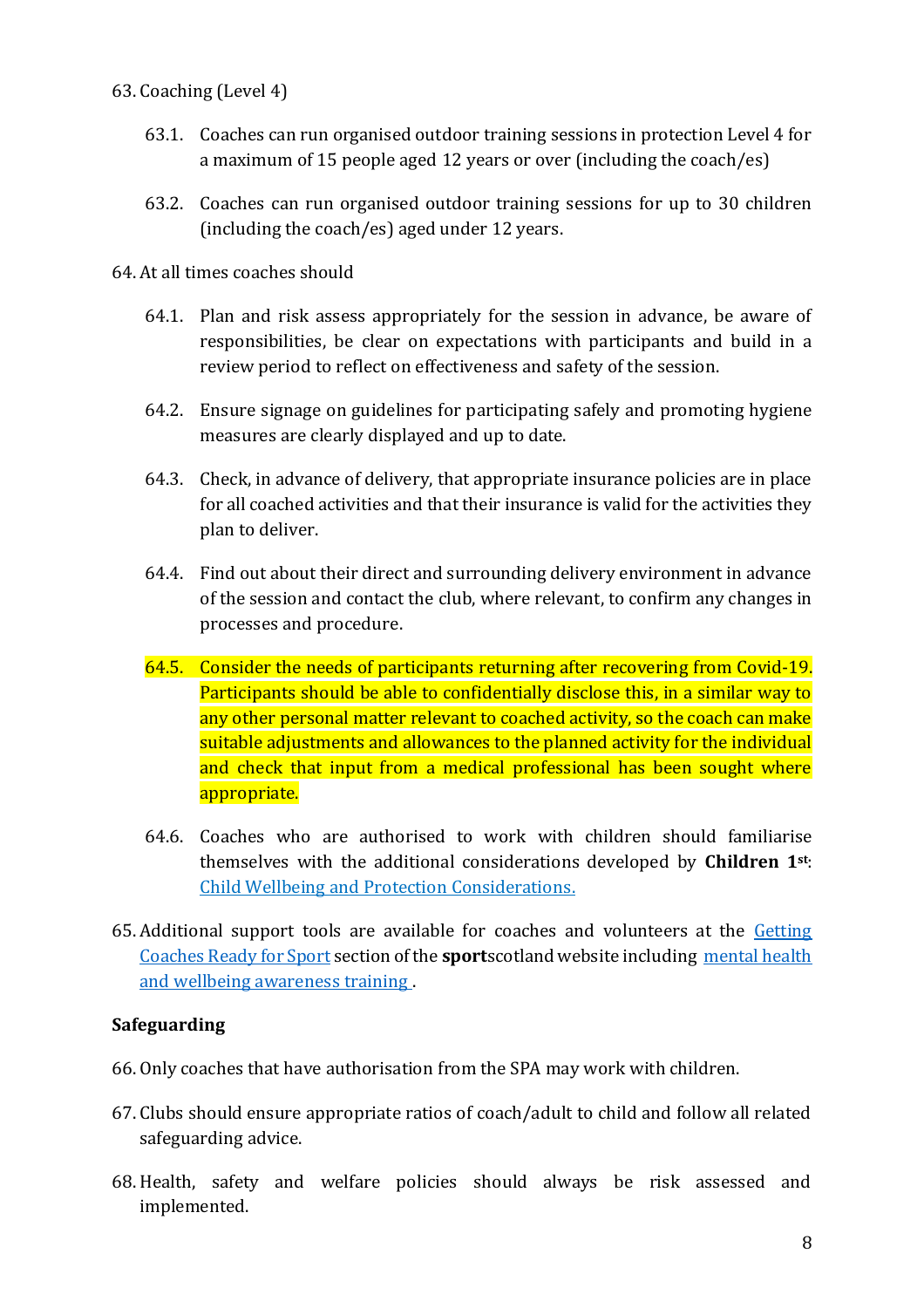- 69. Clubs should also refer to the additional considerations developed by Children 1st: [Child Wellbeing and Protection Considerations.](http://www.sportscotland.org.uk/media/5774/cyp-return-to-sport-after-covid-19.pdf)
- 70. All members should have access to the club's Child Wellbeing & Protection policies and procedures and know who to contact if there is a welfare concern or issue.
- 71. Children aged 11 years or younger are not required to physically distance.
- 72. Coaches, official, parents and carers should continue to observe physical distancing when involved in children's activity.

## **Additional Considerations**

- 73.Specific consideration should be given to supervision of children under the age of 5 years as it is not appropriate for young children to maintain physical distancing, either practically or in terms of child development. You may, for instance, ask a parent or carer to be present.
- 74. Where a disabled participant requires functional support to help them participate coaches, carers or those supporting the participant can provide this without maintaining physical distancing. In such circumstance the responsible 'Covid Officer' should consider appropriate mitigating actions as part of the risk assessment. For instance, providing appropriate PPE, limiting the number of participants an individual provides functional support to, limiting the duration spent in close proximity, or a combination of actions.

### **Toilets, Changing and Locker Rooms**

- 75. Access to, and use, of changing rooms and showering facilities is permitted (other than in Level 4 areas where indoor facilities should remain closed) if appropriate risk assessment and hygiene measures have been put in place. However, the safety of participants is the priority and facility operators should consider whether use of the areas is necessary.
- 76. Where changing rooms and showering facilities are to be used specific guidance relating to use of 'Changing and Showers' is available at [Getting Your Facilities Fit for](http://www.sportscotland.org.uk/covid-19/getting-your-facilities-fit-for-sport/)  [Sport.](http://www.sportscotland.org.uk/covid-19/getting-your-facilities-fit-for-sport/)
- 77. Access to indoor locker rooms and storage areas is permitted for dropping off and collecting sports equipment or clothing. The club should ensure mitigating actions are put in place to minimise the risk of virus transmission including physical distancing, hygiene and cleaning measures.

## **Equipment Provision and Use**

78. Clubs should, where possible, remove equipment including benches, scoreboards, tables and any other objects that are not essential for participation purposes.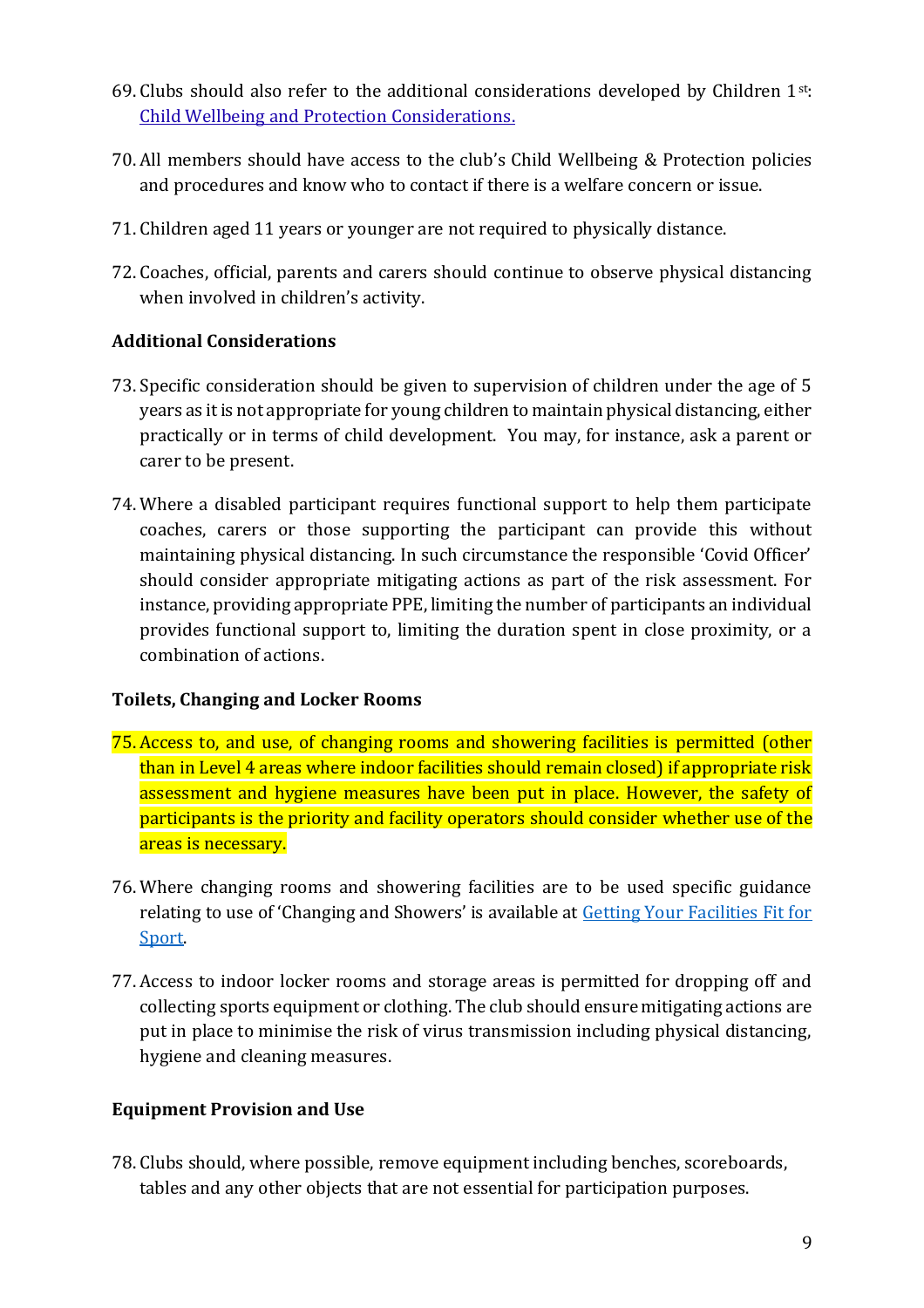- 79. Where the above is not possible appropriate cleaning measures, including provision of sanitiser and disposable gloves, should be put in place to reduce the risk of contamination.
- **80.**Clubs may make equipment, for example boules, available for participants who do not own their own but must put appropriate hygiene measures in place before, during and after use.

### **Bookings and Payment**

- 81. Encourage people to make bookings online where possible. However, be aware that a proportion of disabled people, people from low income households and older adults do not have access to the internet. Ensure you have alternative measures in place. For example, telephone bookings.
- 82. Consider introducing buffer periods between sessions to stagger start times so that participants do not all arrive/leave at the same time.
- 83. Where possible use online or contactless payment options and avoid handling cash. Where people do not have bank accounts it is okay to accept cash payments.

### **Communication with Members**

- 84. Operators should communicate clearly and regularly with members and participants setting out what they are doing to manage risk, and what advice they are giving to individuals before, during and after visits to the venue/activity.
- 85. Make them aware in advance of measures you are putting in place at your venue, and guidelines they are asked to follow.
- 86. Communicate clearly opening times and how people can safely access a facility, if relevant, for example through a booking or queuing system.
- 87. Ensure signage on guidelines for participating safely and promoting hygiene measures are clearly displayed, up to date and in accessible formats.
- 88. When communicating with members and participants, consider how you will reach people who do not have access to the internet. When publishing information on websites, consider how to make it accessible when accessed via a mobile phone or tablet rather than a PC or a laptop.
- 89.Special attention should also be given to how you communicate physical distancing rules to young people.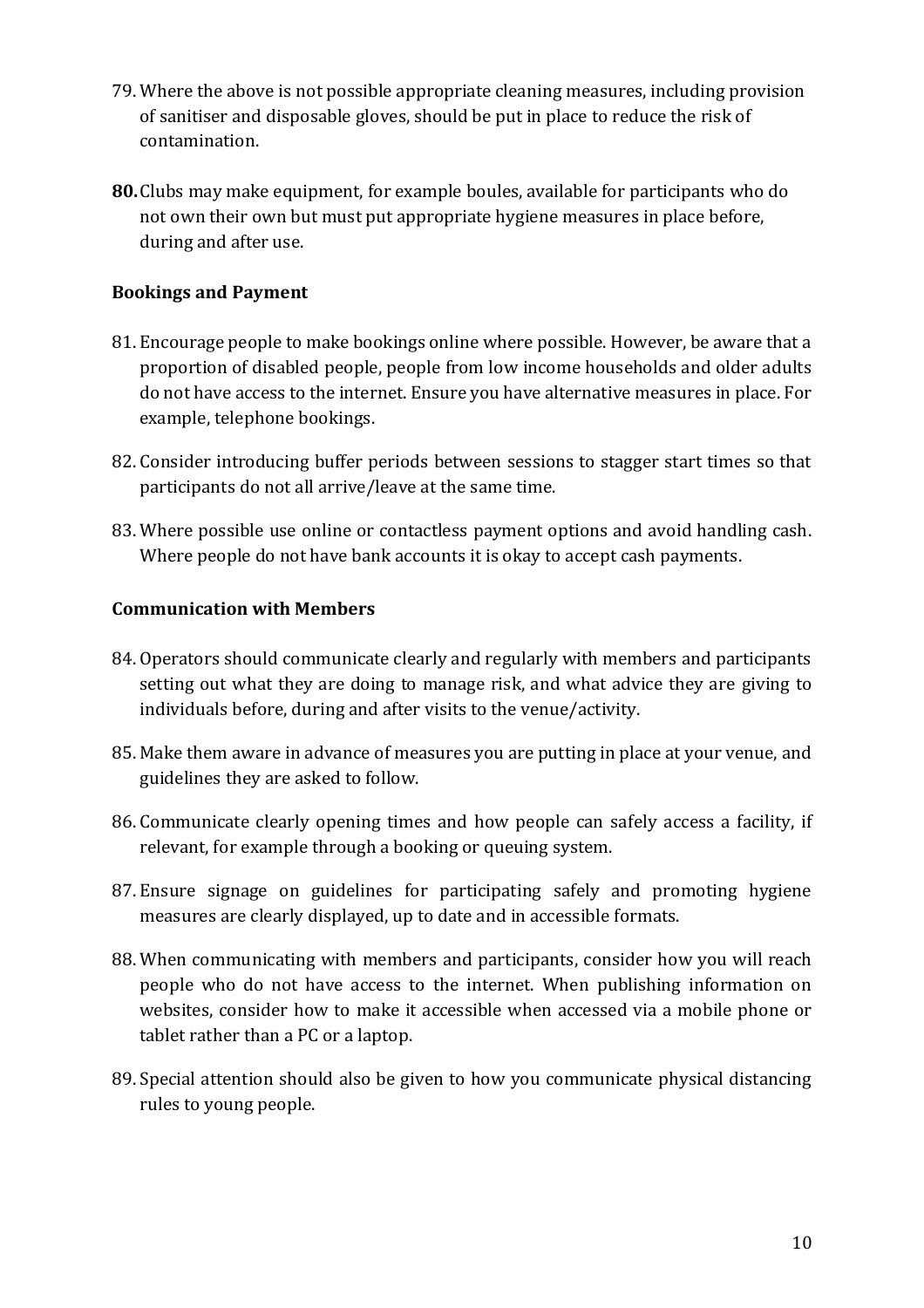### **Health, Safety & Hygiene**

- 90. As restrictions are eased, the emphasis will continue to be on personal responsibility, good practice and informed judgement. The latest information on Coronavirus in Scotland can be accessed on the Scottish Government website at Coronavirus in [Scotland.](https://www.gov.scot/coronavirus-covid-19/) Clubs, organisers and players should however continue to:
	- Maintain and promote good ventilation. Further information is available at Scottish Government [Coronavirus \(COVID-19\): ventilation guidance.](https://www.gov.scot/publications/coronavirus-covid-19-ventilation-guidance/pages/non-domestic-or-commercial-settings/)
	- Wear face coverings in indoor facilities.
	- Use good hand and respiratory hygiene and surface cleaning.
	- Stay at home and book a test if you develop coronavirus symptoms.
	- Apply and adhere to 'give people space' messaging
- 91. Ensure access to first aid and emergency equipment is maintained.
- 92. Ensure that first aid equipment has been updated appropriately for the COVID-19 pandemic and first aiders have appropriate training.
- 93. In the event of first aid treatment being required it is recognised that a suitably qualified person, coach or supervising adult may require to attend to the injured participant. The 'Covid Officer' should consider processes for managing this as part of their risk assessment. This could include but not be limited to;
	- Provision of suitable PPE
	- Training of coaches/supervising adults
	- A parent or carer being present with children or vulnerable adults.
	- Cleaning of equipment, hand and respiratory hygiene are core measures to be implemented and provision should be made for these.
- 94. Clear guidance and plans are needed for cleaning of facilities and equipment, and waste disposal. For instance, common touchpoint surfaces (gates, door handles etc) should where possible be left open but if not possible, regular cleaning with disposable gloves should be undertaken.
- 95. Make hand sanitizers or wipes available for use in bar and restaurant areas and at the entrance/exit to the venue/facility where this is possible. Hand sanitiser should be at least 60% alcohol based and detergent wipes appropriate for the surface they are being used on. Cleaning products should conform to EN14476 standards.
- 96. Be aware that disabled people may face greater challenges implementing regular handwashing because of additional support needs. Some disabled people may need to use touch to help them get information from their environment and physical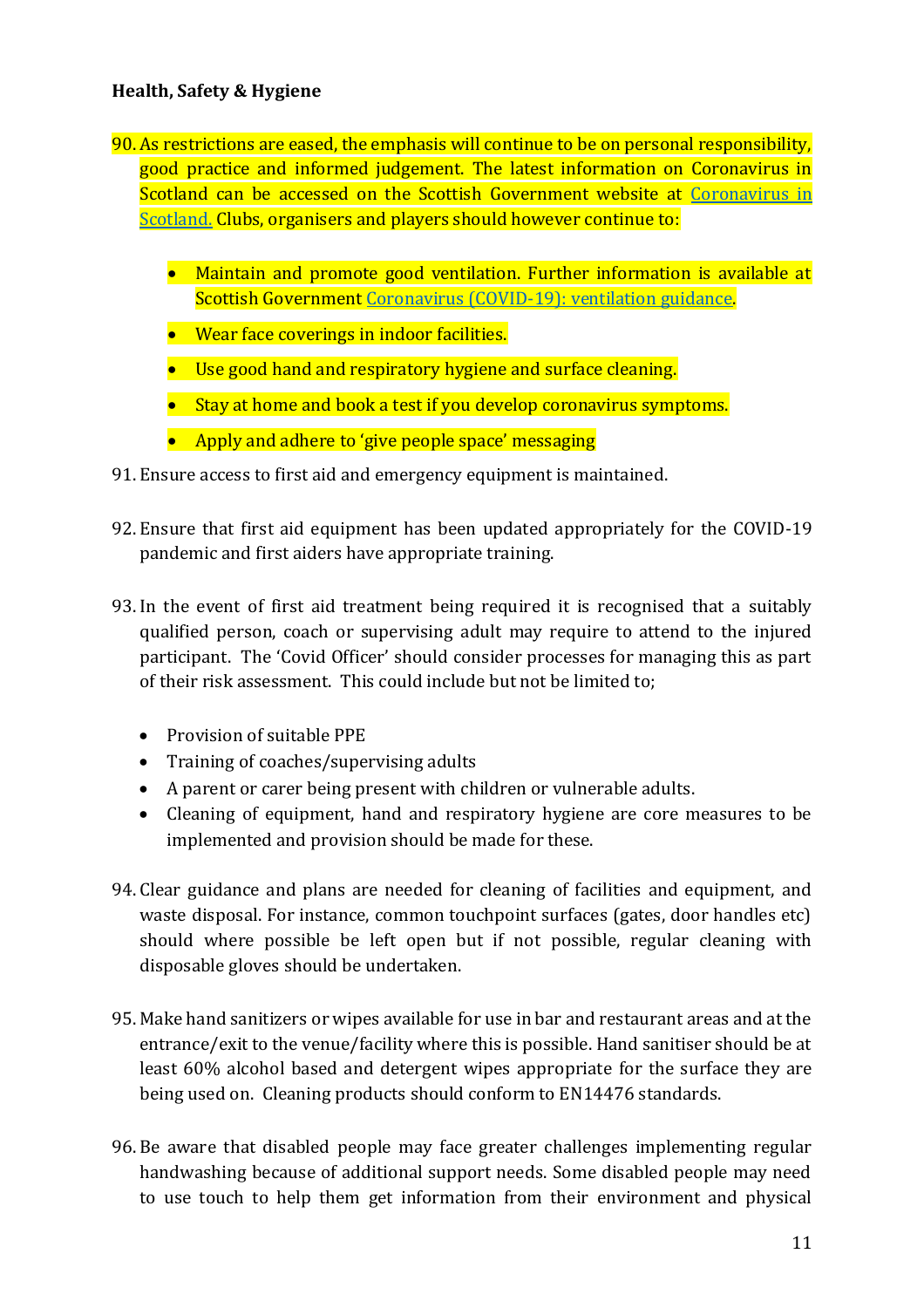support. It is important they are not prevented from doing this, but clubs should be aware that this increases the likelihood of virus transmission.

97. [Getting your Facilities Fit for Sport](http://www.sportscotland.org.uk/covid-19/getting-your-facilities-fit-for-sport/) provides a checklist for health, hygiene and cleaning considerations and actions.

### **Face Coverings**

- 98.Sports facility operators should ensure participants and visitors wear face coverings, if indoors, before and after activity or when in non-playing areas of the facility. For example: reception, locker rooms and storage areas. This is a mandatory requirement except where an exemption applies, or where there is a 'reasonable excuse' not to wear a face covering e.g. if you have a health condition or are disabled, including hidden disabilities such as autism, dementia or a learning disability.
- 99. Be aware that face coverings discriminate against some deaf people who need to look at lips to help communicate. Volunteers should be made aware that it is okay to remove their face coverings to communicate with someone who relies on lip reading and facial expressions.
- 100. Face coverings may not be required when using hospitality services such as cafés, bars and restaurants. For further information refer to Scottish Government [Coronavirus \(COVID-19\): tourism and hospitality sector guidance.](http://www.gov.scot/publications/coronavirus-covid-19-tourism-and-hospitality-sector-guidance/pages/hospitality-statutory-guidance/)
- 101. The [Coronavirus \(COVID-19\): public use of face coverings](https://www.gov.scot/publications/coronavirus-covid-19-phase-3-staying-safe-and-protecting-others/pages/face-coverings/) provides guidance on general use and exemptions.

Links to supporting guidance: [Health Protection Scotland: General guidance for non-healthcare settings](http://www.hps.scot.nhs.uk/web-resources-container/covid-19-guidance-for-non-healthcare-settings/) [Health Protection Scotland: Hand hygiene techniques](http://www.hps.scot.nhs.uk/a-to-z-of-topics/hand-hygiene/) [HSE: First Aid during the coronavirus](http://www.hse.gov.uk/coronavirus/first-aid-and-medicals/first-aid-certificate-coronavirus.htm)

### **Test and Protect**

- 102. [Test and Protect](https://www.nhsinform.scot/campaigns/test-and-protect) is Scotland's way of putting into practice NHS Scotland's test, trace, isolate and support strategy. Containing outbreaks early is crucial to reduce the spread of COVID-19, protect the NHS and save lives, and avoid the reintroduction of social and economic lockdown. This will support the country to return to, and maintain, a more normal way of life.
- 103. Changes came into force on 9 August 2021 for close contacts of those testing positive for COVID-19. Those with symptoms or testing positive will still be required to self-isolate. Close contacts age 18 years or older who have been double vaccinated more than 14 days prior and with no symptoms will be able to get a PCR test and end self-isolation if the test is negative.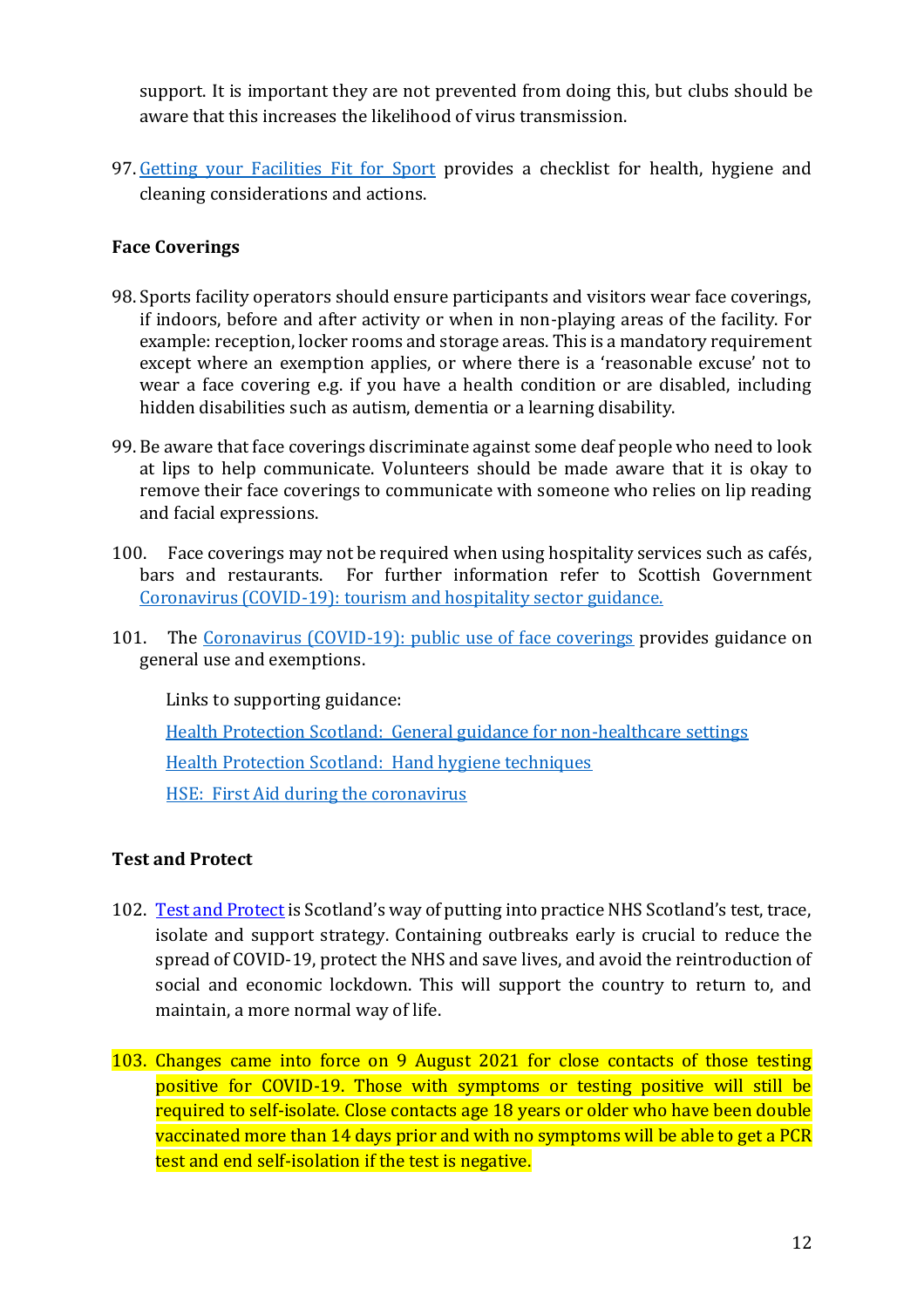- 103.1. Those aged 5-17 years of age will also be able to take a PCR test and end selfisolation (without being double vaccinated) if the test result is negative.
- 103.2. This approach will be encouraged but not required for children under 5 years.

#### **Maintaining records**

- 104. Clubs should where possible collect the name, contact number, date of visit, time of arrival, and the departure time of all those attending facilities or activities. Where attending as a small household group, the contact details for one member – a 'lead member' – will be sufficient.
- 105. Clubs should store information for 21 days and share it when requested to do so by public health officers.
- 106. The [Coronavirus \(COVID-19\): Test and Protect information leaflet](https://www.gov.scot/publications/coronavirus-covid-19-test-and-protect-coronavirus-service/) provides information on the Test and Protect service from NHS Scotland.

### **Protect Scotland App**

- 107. NHS Scotland has launched a free mobile app designed to help with contact tracing efforts and slow the spread of COVID-19. The app will alert users if they have been in close contact with another app user who tests positive for coronavirus.
- 108. Supported by a dedicated Protect Scotland website, the app is an extra tool complementing existing person-to-person contact tracing which remains the main component of NHS Scotland's Test and Protect system.
- 109. Further information on the Protect Scotland app is available at [www.protect.scot.](http://www.protect.scot/)

#### **What should someone do if they have coronavirus symptoms?**

- 110. If a person has a continuous cough, high temperature, or loss or change in taste or smell, they should self-isolate and request a coronavirus test right away. Further information is available at [NHS inform: Get a Test](https://www.nhsinform.scot/illnesses-and-conditions/infections-and-poisoning/coronavirus-covid-19/test-and-protect/coronavirus-covid-19-get-a-test-if-you-have-symptoms) or by calling **0800 028 2816** if they cannot get online.
- 111. The [Coronavirus \(COVID-19\): Test and Protect information leaflet](https://www.gov.scot/publications/coronavirus-covid-19-test-and-protect-coronavirus-service/) provides information on the Test and Protect service from NHS Scotland.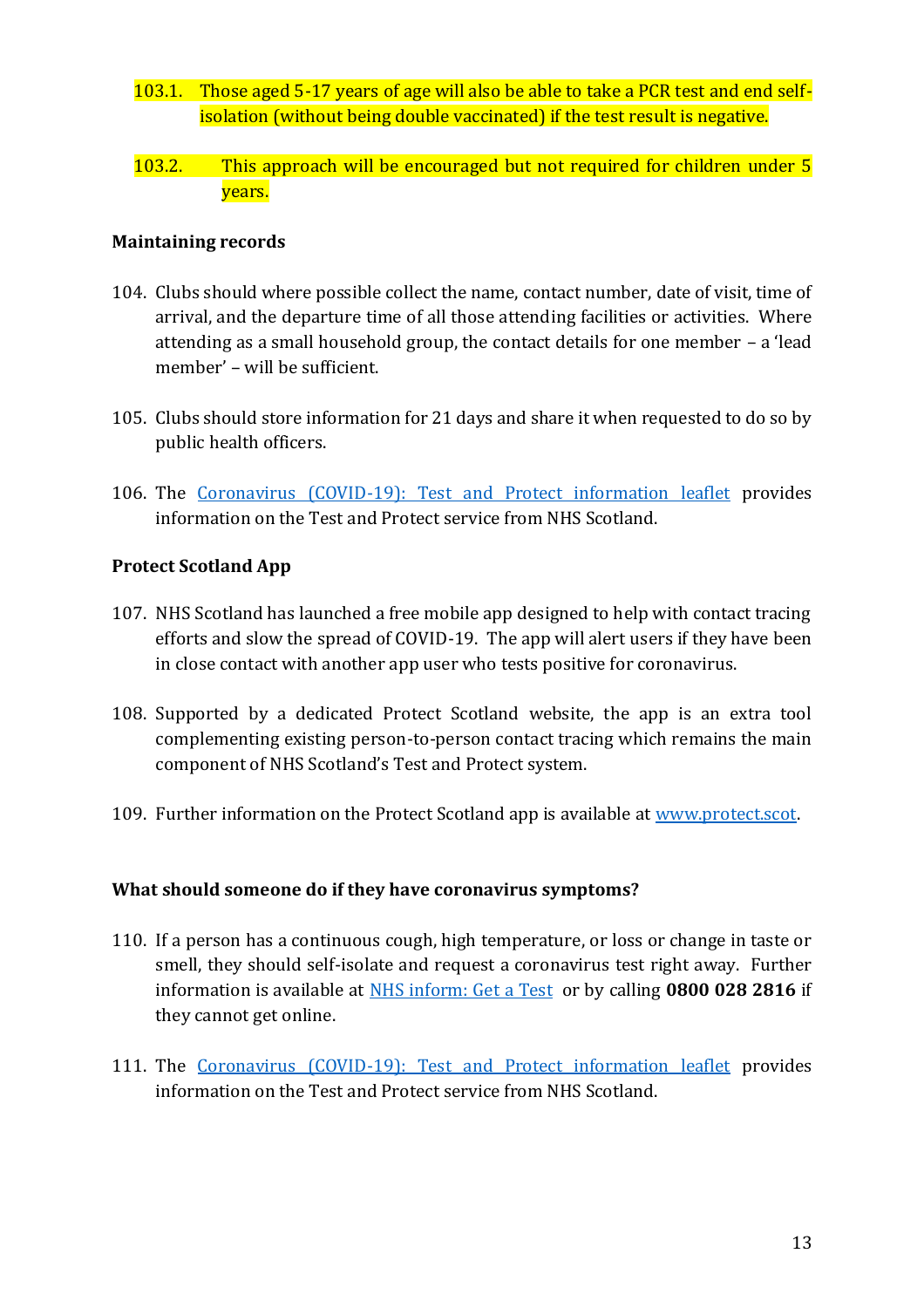## **Local Outbreaks or Clusters of Coronavirus Cases**

112. Where a local outbreak has been reported, sports facility operators and deliverers within this locality should review Scottish Government 'local measures' guidance, their facility/operational risk assessment and consider if additional mitigating actions should be put in place to reduce risk. This may, for example, include suspending activity, enhancing hygiene and physical distancing measures or introducing additional activity restrictions.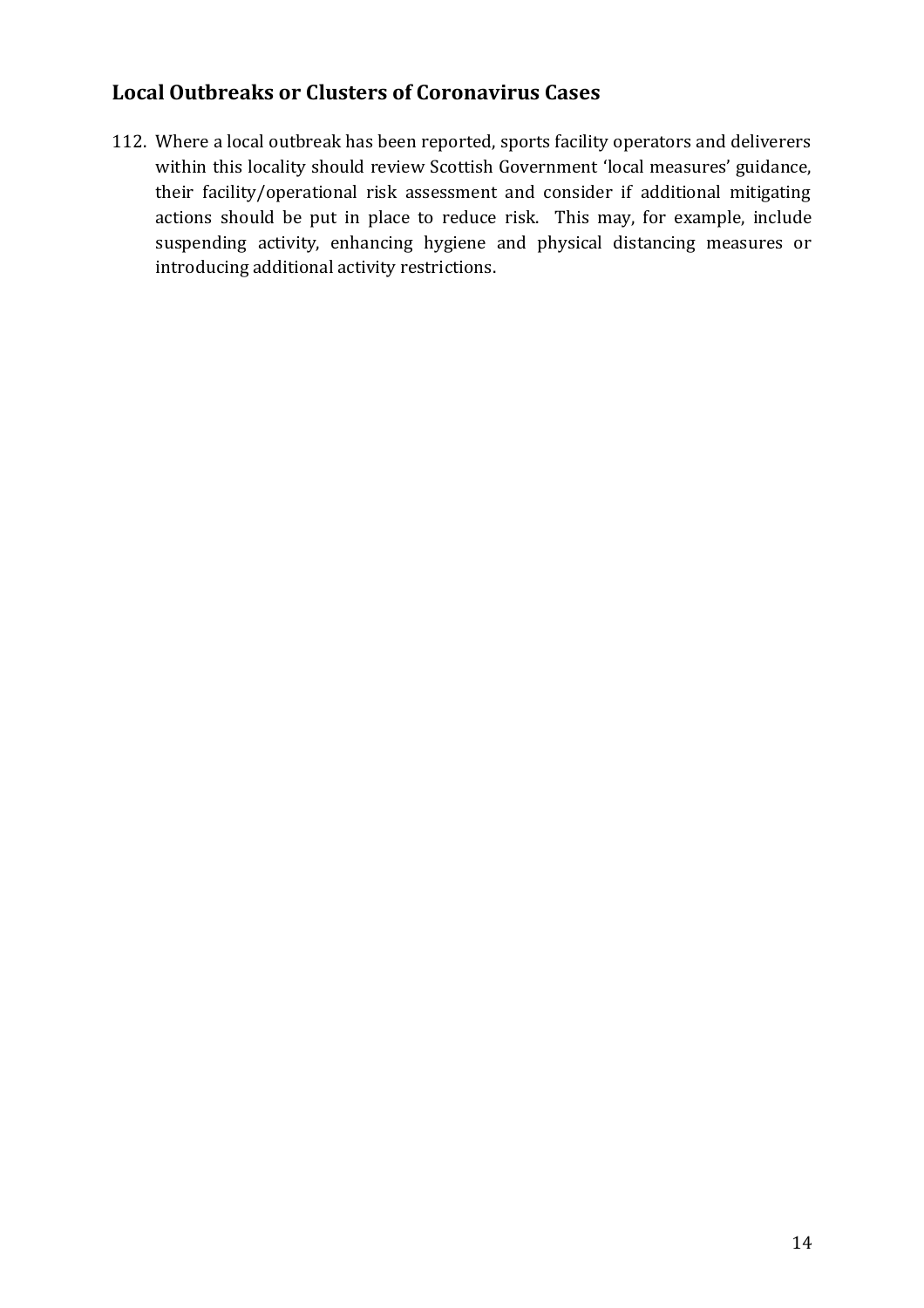## **Appendix 1: LEVEL 4 GUIDANCE**

## **The guidance within this appendix is applicable to Petanque activities and club facilities where Scottish Government has identified the requirement for Level 4 restrictions to be applied.**

#### **Travel restrictions in Level 4 areas**

- 1. Those living in a Level 4 local authority area can travel within that area to undertake informal Petanque as long as they abide by the rules on meeting households.
- 2. Children and young people can also travel to and from a Level 4 area, if for example, they belong to a club which is outside their own local government area. This flexibility is to allow children and young people to take part in organised Petanque, but they should travel no further than they need to. If children who have travelled from a Level 4 area are attending organised Petanque in a Level 3 area or below, Level 4 guidance must apply to the whole activity – for example for activities involving anyone age 12 or over, it must be limited to a maximum of 15 participants.
- 3. Adults living in a Level 4 local authority area may travel within, but not outwith, that area to take part in organised Petanque.
- 4. When taking part in Petanque, players should at all times follow [Scottish Government](https://www.gov.scot/publications/coronavirus-covid-19-stay-at-home-guidance/)  [guidance](https://www.gov.scot/publications/coronavirus-covid-19-stay-at-home-guidance/)

### **Organised play and coaching**

- 5. Clubs in Level 4 areas may continue to open Petanque terrains if documented risk assessments are undertaken and all appropriate mitigating actions including the guidance herein is put in place to ensure the safety of participants and volunteers. Please also refer to additional guidance produced by **sport**scotland at: [Getting Your](http://www.sportscotland.org.uk/covid-19/getting-your-facilities-fit-for-sport/)  [Facilities Fit for Sport.](http://www.sportscotland.org.uk/covid-19/getting-your-facilities-fit-for-sport/)
- 6. The restrictions on the number of people who can take part in Petanque in Level 4 areas is as follows:
- 7. Children (aged up to 11 years)
	- 7.1. Children can take part in organised Petanque, including coaching sessions and competition, within their usual club. Inter club competition should not take place.
	- 7.2. A 'field of play bubble' can consist of up to 30 children, coaches and officials at any one time.
- 8. Young people (aged 12 years to 17 years)
	- 8.1. Young people can take part in organised Petanque, including coaching sessions and competition, within their usual club. Inter club competition should not take place.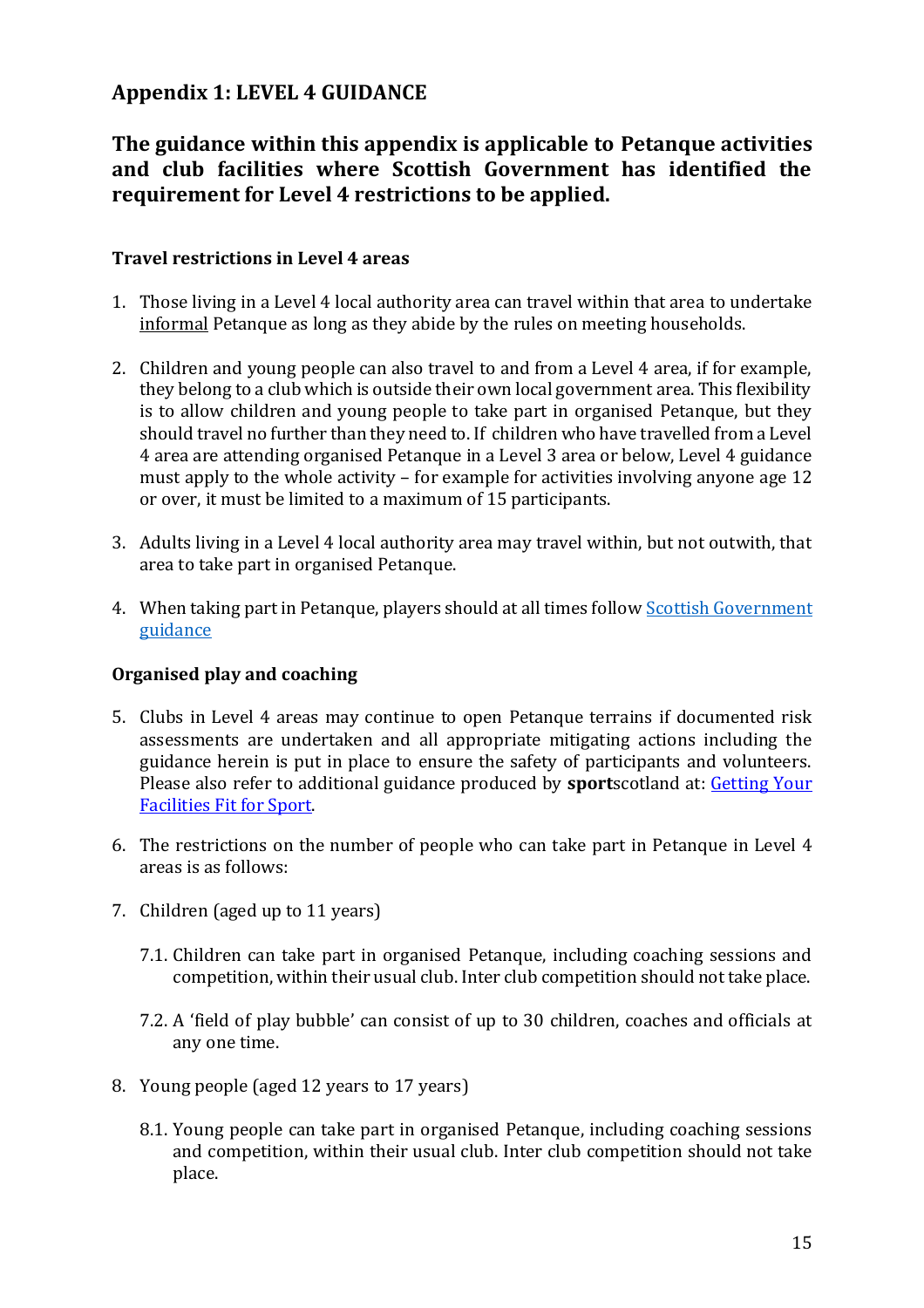- 8.2. A 'field of play bubble' can consist of up to 15 young people, coaches and officials, at any one time.
- 9. Adults (age 18 and over)
	- 9.1. Adults can take part in organised Petanque, including coaching sessions and competition, within their usual club. Inter club competition should not take place.
	- 9.2. A 'field of play bubble' can consist of up to 15 young people, coaches and officials, at any one time. Physical distancing should always be maintained.
- 10. Indoor facilities including clubhouses, changing rooms etc should remain closed at Level 4. The exceptions are as follows:
	- 10.1. One off access to storage areas and locker rooms is permitted to retrieve personal equipment which is essential for playing Petanque. Personal equipment should not be returned to these areas.
	- 10.2. Risk assessments should include mitigating actions to reduce the risk of virus transmission such as individual access, booking slots and cleaning/hygiene protocols.
- 11. Where external access to Petanque terrains is not possible, access through an indoor area can be provided if suitable risk assessments and safety measures are put in place. These should include restricting access to one person at a time, ideally with a oneway system in operation, and no contact with hard surfaces such as door handles. Persons moving through the area should not stop or congregate at any time.
- 12. Additional restrictions are in place for hospitality businesses with Level 4 areas subject to bar and café closures. Clubs that provide catering or bar services should refer to Scottish Government guidance for applicable guidance including takeaway services. Coronavirus (COVID-19): tourism and hospitality sector guidance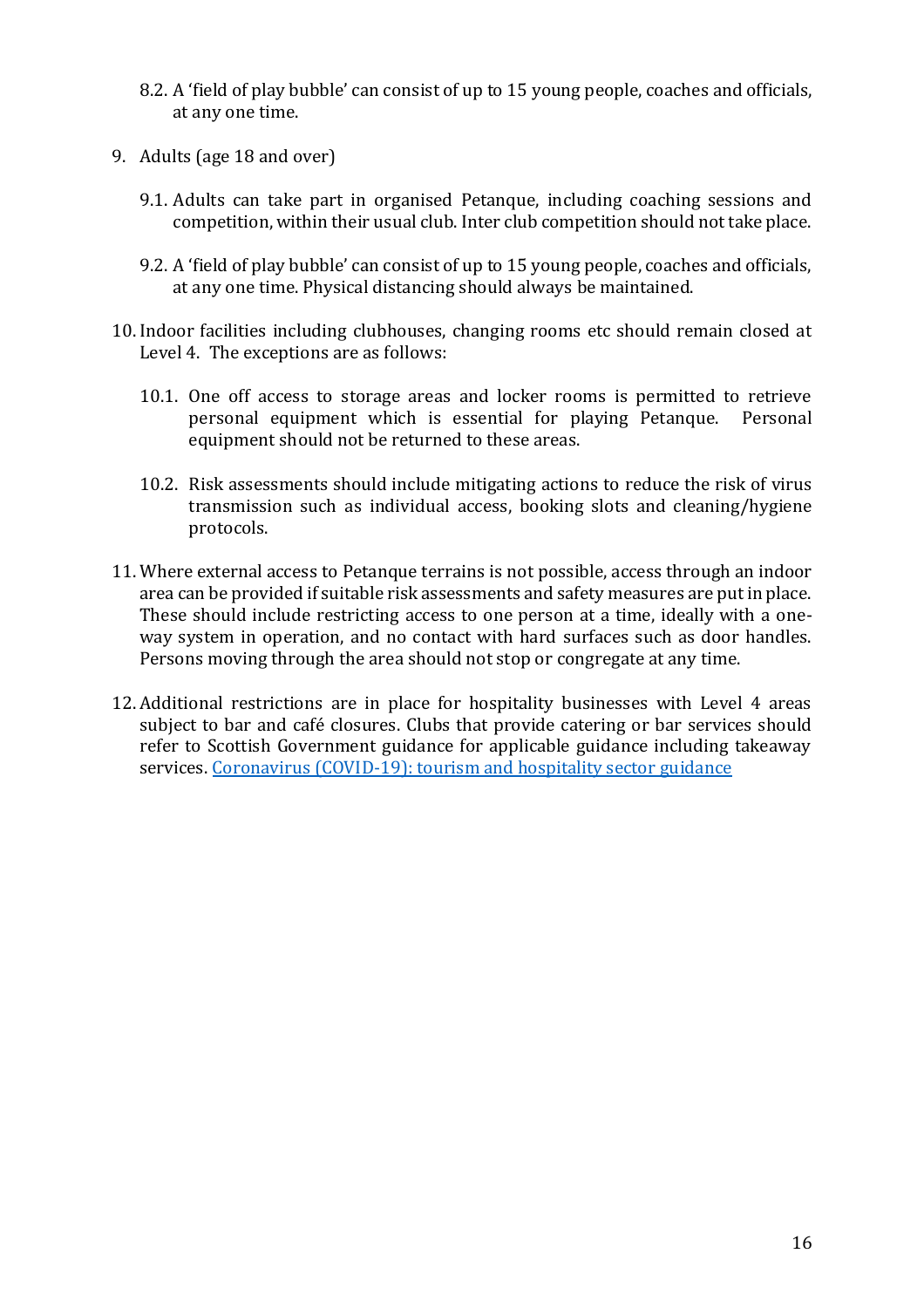## **Appendix 2: BEYOND LEVEL 0 GUIDANCE**

## **The guidance within this appendix is applicable to Petanque activities and club facilities in areas which are not categorised under the level protection system.**

#### **Travel restrictions in Beyond Level 0**

1. Beyond Level 0 no travel restrictions will be applicable, within or between areas in Scotland, which are not categorised under the protection level system. Please refer to the Travel Guidance section for further information on where restrictions will apply should a local area move into protection levels.

#### **Health, Safety & Hygiene**

- 2. High levels of personal hygiene and respiratory etiquette remain essential.
- 3. Clubs and organisers should continue to follow Scottish Government guidance on health, safety and hygiene measures including face covering advice. Please refer to the Health, Safety and Hygiene section of this guidance for further information including relevant links.

#### **Test & Protect**

- 4. Contact tracing and testing of close contacts will continue. While Test & Protect will change as the population becomes more protected by vaccination, but it will still play a role in mitigating clusters and outbreaks where they arise.
- 5. Clubs and organisers should continue to maintain participant records and follow applicable guidance as detailed in the Test & Protect section of this guidance.

### **Organised play and coaching**

6. Organised play and coaching can take place Beyond Level 0 but should continue to follow guidance outlined in the Permitted Activity and Formats section within this guidance.